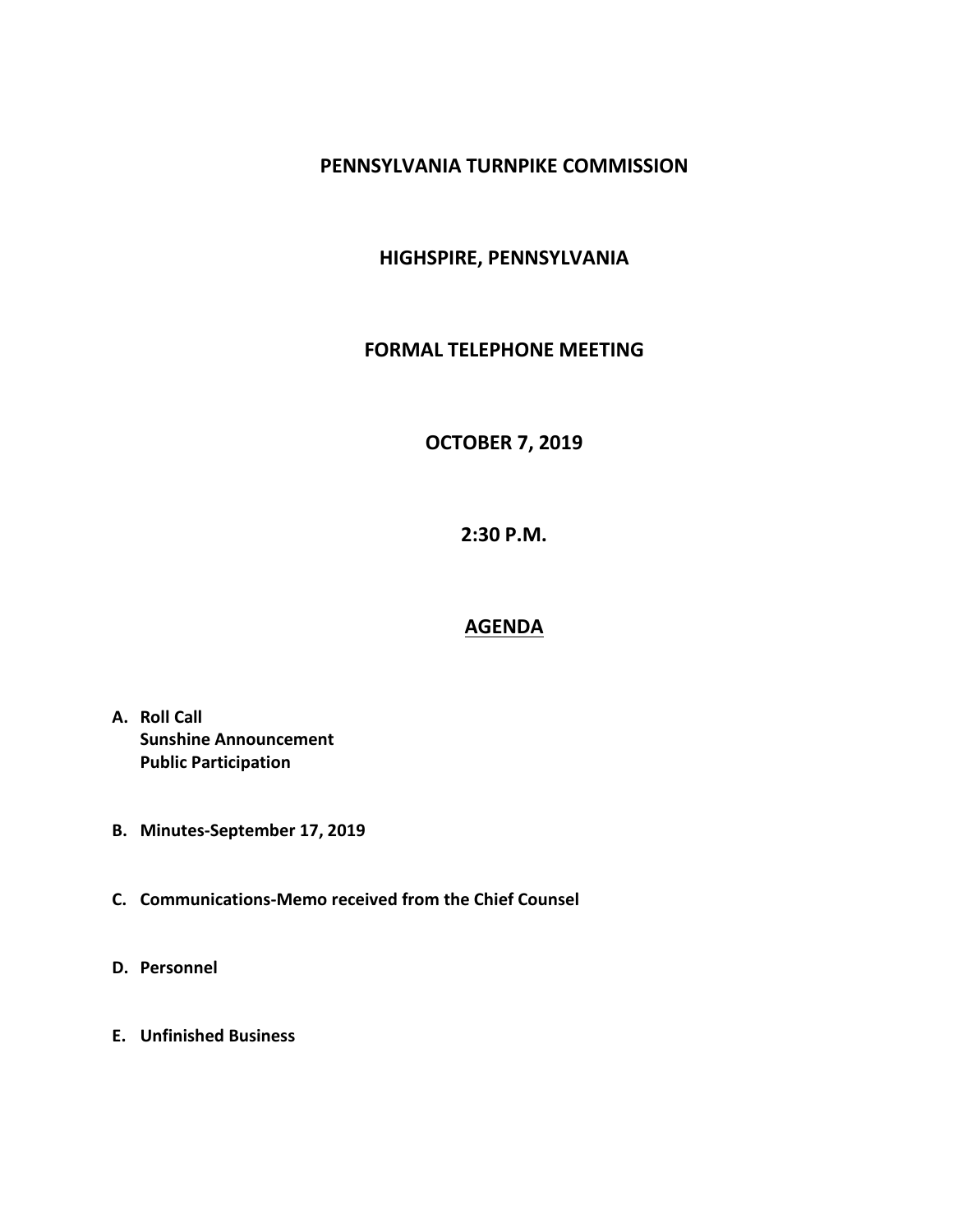- **1. Approve payment of the invoices for the items listed in memos "a" and "b":**
	- **a. Employee Liability Self-Insurance Program (ELSIP) invoice, from the PA Department of General Services, which represents the annual premium due for the period July 1, 2019 – June 30, 2020; in the amount of \$126,109.08;**
	- **b. Property Insurance and Boiler & Machinery Insurance coverage with Travelers and Liberty Mutual, through our broker Conner Strong & Buckelew, for the period October 1, 2019 – October 1, 2020; for a total of \$1,718,525.00.**
- **2. Approve the negotiation and execution of the Agreements, an Amendment, and Supplements for the items listed in memos "a" through "e":**
	- **a. Reimbursement Agreement with the City of Duquesne, for the City to reimburse the Commission twenty-five percent (25%) of the design and construction costs associated with the relocation of the City's existing water lines necessary for construction of the Mon/Fayette Expressway (Section 53C3); at an approximate reimbursement of \$122,750.00;**
	- **b. Amendment to our agreement with Mitchell & Titus, LLP for annual independent audit services, exercising the option to renew the agreement to audit the fiscal years ending May 31, 2020 and May 31, 2021 financial statements of the Commission and the Commission's Retiree Medical Trust; at a not-to-exceed cost of \$327,275.00 for the two-years;**
	- **c. Settlement Agreement and Mutual Release with Verizon Pennsylvania, LLC, for costs associated with the removal of a utility line during construction of the Southern Beltway, Section 55C1-1; authorize the appropriate Commission officials to execute the necessary documents; and receipt of payment of the settled amount in exchange for full and final release of all claims;**
	- **d. Supplemental Reimbursement Agreement with Plum Borough Municipal Authority, to reimburse the Authority for the engineering and facility relocation work necessary for the total reconstruction project from MP 49.00 to MP 53.00; for an increase of \$3,391.15 due to the Authority having to bore longer than anticipated and upsize the pipe to safely construct the waterline; for a revised not-to-exceed amount of \$106,536.78;**
	- **e. Supplemental Reimbursement Agreement with Columbia Gas Transmission (CGT) to reimburse CGT the cost of the engineering and utility relocation work necessary for the total reconstruction project from MP 308.00 to MP 312.00; for an increase of \$350,517.50 for extensive design and environmental coordination and permitting; for a revised not-to-exceed amount of \$453,135.00.**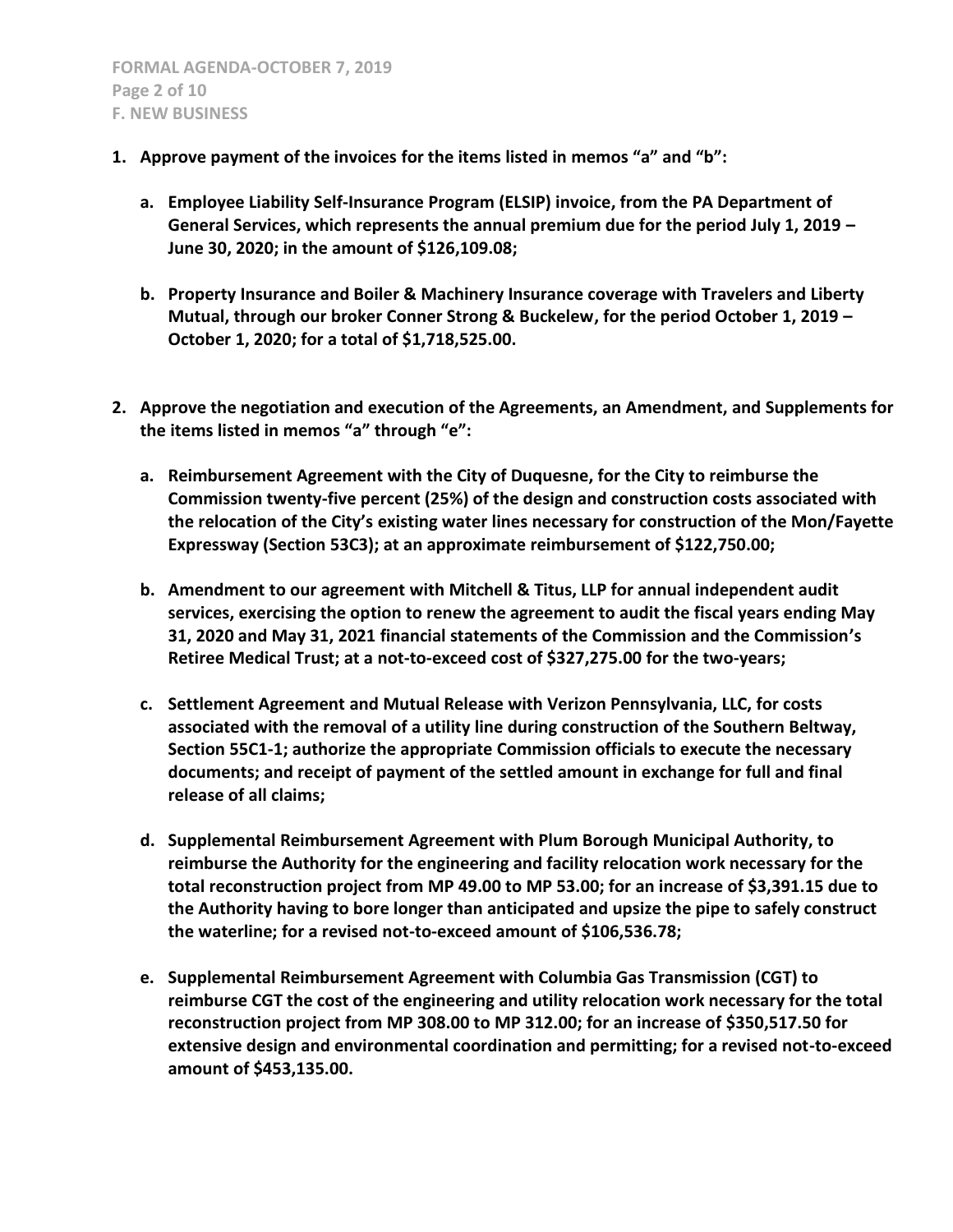- **3. Approve the Right-of-Way Requests for the items listed in memos "a" through "j:**
	- **a. Acquisition of Right-of-Way #14S205 (Cynthia L. Cernuska), a total take parcel necessary for construction of the Mon/Fayette Expressway, Rt. 51 to I-376, by authorizing payment of \$95,409.98 representing fair market value, pro-rated taxes and recording fees to Arrow Land Solutions, LLC, escrow agent; also authorize payment of \$39,952.50 representing housing supplement and closing costs to Cynthia L. Cernuska; authorize the appropriate Commission officials to execute the Agreement of Sale and other documents that may be required for closing; authorize the payment of additional statutory damages as calculated by the Right-of-Way Administrator and approved by the Chief Counsel; and payment of fair market value to the property owner is contingent upon the delivery of a deed as prepared by the Legal Department;**
	- **b. Acquisition of Right-of-Way #14S376 (S & S Auto Service, Inc.), a total take parcel necessary for construction of the Mon/Fayette Expressway, Rt. 51 to I-376, by authorizing payment of \$101,726.54 representing fair market value, pro-rated taxes and recording fees to Closure Settlement, LLC, escrow agent; also authorize payment of \$3,400.00 representing Section 710 statutory damages to Jenco Law Group, PC; authorize the appropriate Commission officials to execute the Agreement of Sale and other documents that may be required for closing; authorize the payment of additional statutory damages as calculated by the Right-of-Way Administrator and approved by the Chief Counsel; and payment of fair market value to the property owner is contingent upon the delivery of a deed as prepared by the Legal Department;**
	- **c. Acquisition of Right-of-Way #14S281 (Christopher W. Wright), a total take parcel necessary for construction of the Mon/Fayette Expressway, Rt. 51 to I-376, by authorizing payment of \$85,182.69 representing fair market value, pro-rated taxes and recording fees to Universal Settlement Services of Pennsylvania, LLC, escrow agent; also authorize payment of \$11,987.24 representing housing supplement and closing costs to Christopher W. Wright; authorize the appropriate Commission officials to execute the Agreement of Sale and other documents that may be required for closing; authorize the payment of additional statutory damages as calculated by the Right-of-Way Administrator and approved by the Chief Counsel; and payment of fair market value to the property owner is contingent upon the delivery of a deed as prepared by the Legal Department;**
	- **d. Acquisition of Right-of-Way #14S358-1 (Tamara Ohler Smith; Creative Enterprises, Corp.), a total take parcel necessary for construction of the Mon/Fayette Expressway, Rt. 51 to I-376, by authorizing payment of \$60,000.00 representing Business Dislocation damages to Creative Enterprises, Corp.; authorize the appropriate Commission officials to execute all required documents; and authorize the payment of additional statutory damages as calculated by the Right-of-Way Administrator and approved by the Chief Counsel;**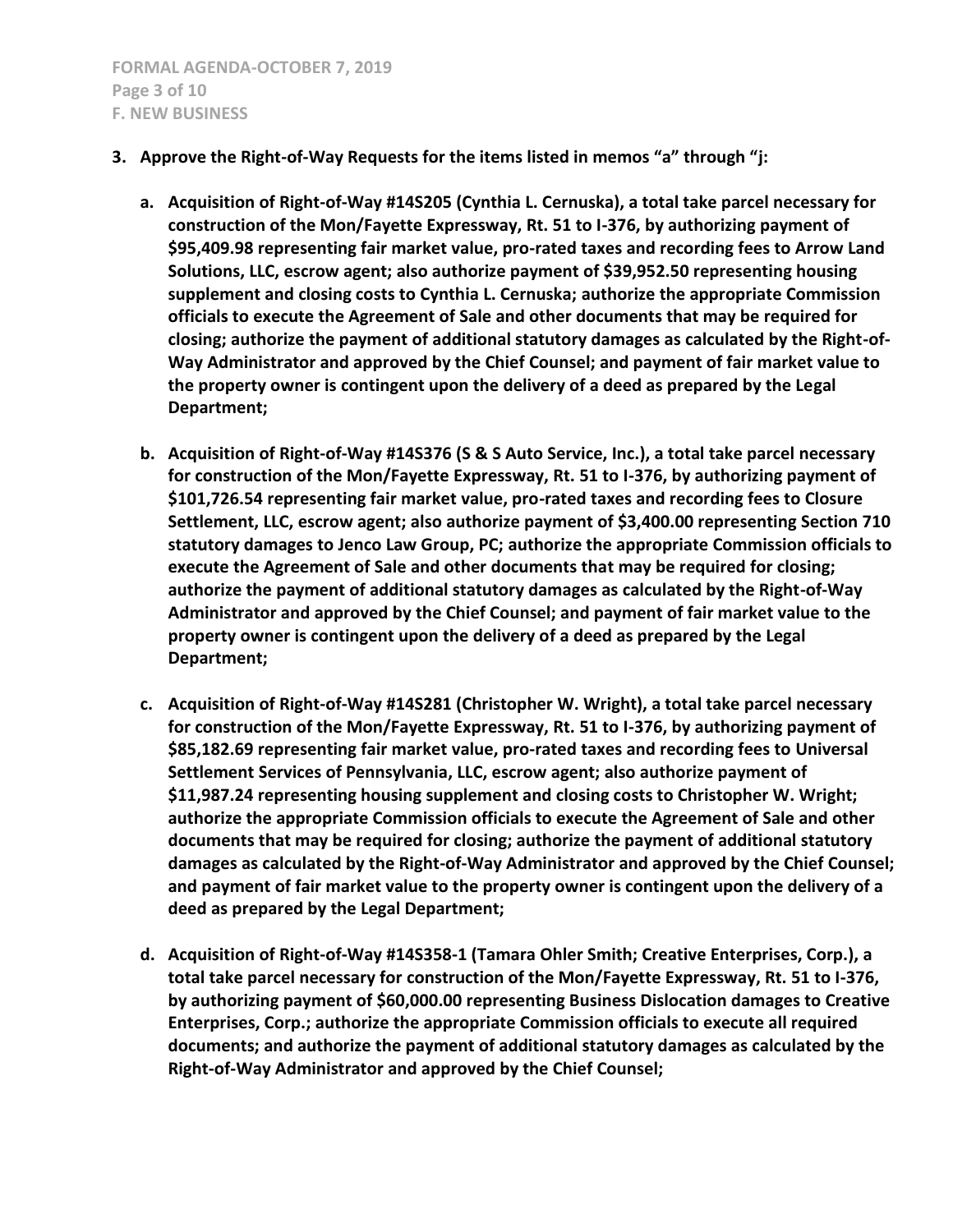- **e. Acquisition of Right-of-Way #6008-A-RA (George E. & Jeanette M. Ley, III), a partial take parcel necessary for the total reconstruction project from MP 302.00 to MP 308.00 by authorizing payment of \$6,088.50 representing fair market value and pro-rated taxes to George E. & Jeanette M. Ley, III: authorize the appropriate Commission officials to execute the Agreement of Sale and other documents that may be required for closing; authorize the payment of additional statutory damages as calculated by the Right-of-Way Administrator and approved by the Chief Counsel; and payment of fair market value to the property owners is contingent upon the delivery of a deed as prepared by the Legal Department;**
- **f. Acquisition of Right-of-Way #1A164-A1 (Lisa A. Biondi a/k/a Lisa A. Loar; Michelle D. Zini a/k/a Michelle D. Loar), a partial take parcel necessary for the Donegal Slide remediation project by authorizing payment of \$10,352.25 representing fair market value and pro-rated taxes to Lisa A. Biondi; also authorize payment of \$10,852.25 representing fair market value, pro-rated taxes and residential fixed move to Michelle D. Zini; authorize the appropriate Commission officials to execute the Agreement of Sale and other documents that may be required for closing; authorize the payment of additional statutory damages as calculated by the Right-of-Way Administrator and approved by the Chief Counsel; and payment of fair market value to the property owners is contingent upon their delivery of a deed as prepared by the Legal Department;**
- **g. Acquisition of Right-of-Way #14S241 (Jesse R. Garshak), a total take parcel necessary for construction of the Mon/Fayette Expressway, Rt. 51 to I-376, by authorizing payment of \$101,437.71 representing fair market value, pro-rated taxes and recording fees to Universal Settlement Services of Pennsylvania, LLC, escrow agent; authorize the appropriate Commission officials to execute the Agreement of Sale and other documents that may be required for closing; authorize the payment of additional statutory damages as calculated by the Right-of-Way Administrator and approved by the Chief Counsel; and payment of fair market value to the property owner is contingent upon the delivery of a deed as prepared by the Legal Department;**
- **h. Acquisition of Right-of-Way #14S650 (Renee M. Long), a total take parcel necessary for construction of the Mon/Fayette Expressway, Rt. 51 to I-376, by authorizing payment of up to \$4,000.00 representing Section 710 statutory damages; also authorize payment of \$1,475.00 representing reimbursement of appraisal fees to Renee M. Long;**
- **i. Acquisition of Right-of-Way #14S305 (Thomas M. & Evelyn K. Ballog), a total take parcel necessary for construction of the Mon/Fayette Expressway, Rt. 51 to I-376, by authorizing payment of \$80,786.85 representing fair market value, pro-rated taxes and recording fees to Arrow Land Solutions, LLC, escrow agent; authorize the appropriate Commission officials to execute the Agreement of Sale and other documents that may be required for closing; authorize the payment of additional statutory damages as calculated by the Right-of-Way Administrator and approved by the Chief Counsel; and payment of fair market value to the property owners is contingent upon the delivery of a deed as prepared by the Legal Department;**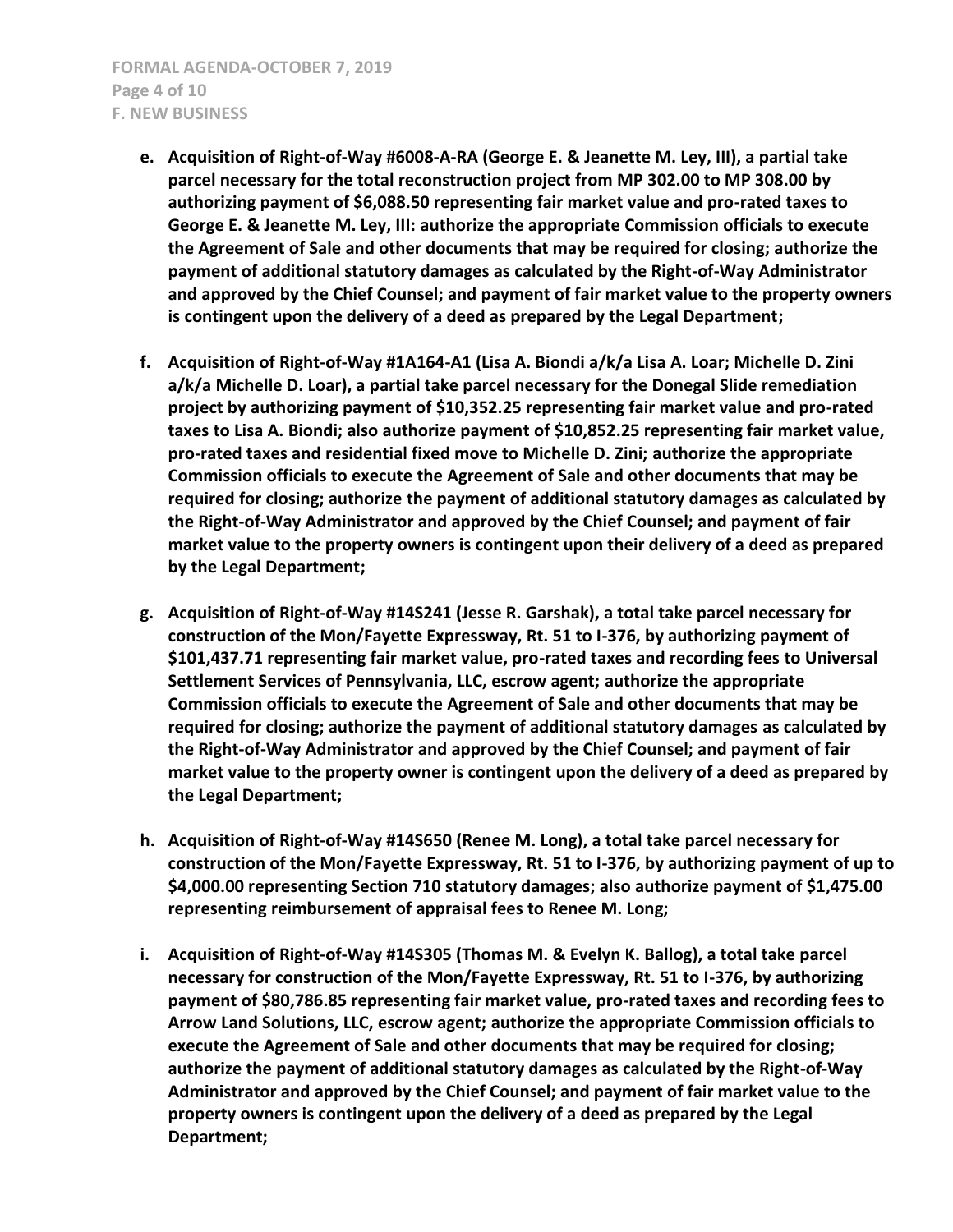**FORMAL AGENDA-OCTOBER 7, 2019 Page 5 of 10 F. NEW BUSINESS**

- **j. Acquisition of Right-of-Way #14S352 (Andrew V. & Rose Borriello), a total take parcel necessary for construction of the Mon/Fayette Expressway, Rt. 51 to I-376, by authorizing payment of \$79,784.60 representing fair market value, pro-rated taxes and recording fees to Arrow Land Solutions, LLC, escrow agent; also authorize payment of \$6,750.00 representing moving costs, search costs and 710 fees to Andrew V. & Rose Borriello; authorize the appropriate Commission officials to execute the Agreement of Sale and other documents that may be required for closing; authorize the payment of additional statutory damages as calculated by the Right-of-Way Administrator and approved by the Chief Counsel; and payment of fair market value to the property owners is contingent upon the delivery of a deed as prepared by the Legal Department.**
- **4. Approve advertising for the items listed in memos "a" and "b":**
	- **a. Storage tank management/environmental services systemwide;**
	- **b. Wastewater/environmental services systemwide.**
- **5. Approve the Award of Bids, Change Orders and Issue Purchase Orders for the items listed in memos "a" through "l":**
	- **a. Change Order for the Nexus data center upgrade with ePlus Technology, Inc., to provide increased speed connectivity for future server implementations; at a cost of \$321,744.78;**
	- **b. Print shop copiers, utilizing the Commonwealth's contract with Fraser Advanced Information Systems; at a total award of \$273,518.00;**
	- **c. Change Order for CheckPoint Security Gateway Solutions (through September 2020) with ePlus Technology, Inc., for the replacement of hardware that is reaching end of life and for additional firewalls to support expansion of cashless tolling; at a cost of \$190,879.38;**
	- **d. Four (4) New Holland tractor mowers for District 3, utilizing the Commonwealth's contract with CNH Industrial America, LLC; at a total award of \$156,919.52;**
	- **e. Four (4) Alamo mower packets for the New Holland tractor mowers for District 3, utilizing the Commonwealth's contract with Alamo Industrial; at a total award of \$107,564.00;**
	- **f. One (1) Steril-Koni heavy duty recess mounted skylift, utilizing the Commonwealth's contract with Steril-Koni USA, Inc.; at a total award of \$201,085.69;**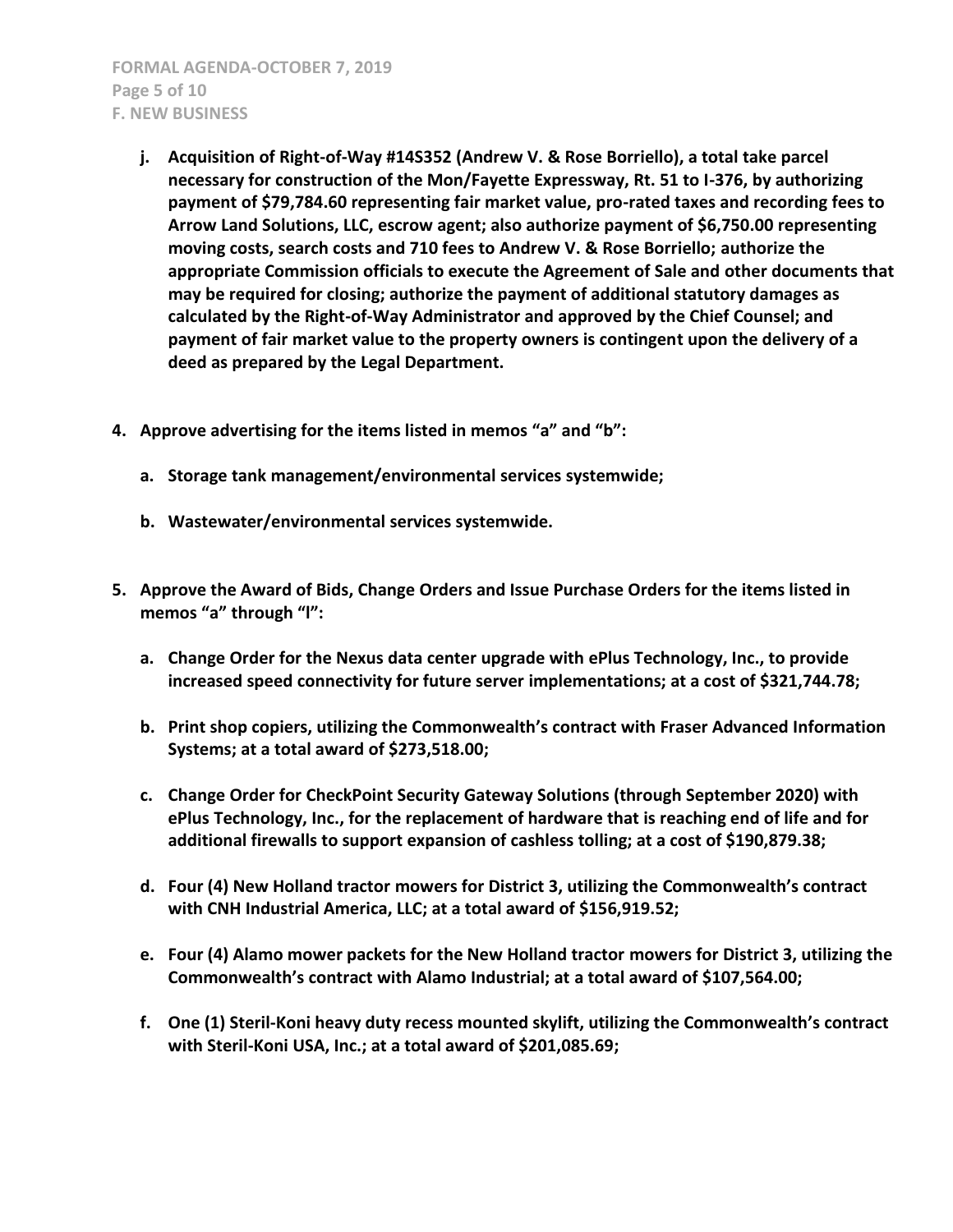**g. Unleaded gasoline, to the lowest responsive and responsible bidders; and approval for staff movement of funds between contracts as needed during the contract term (November 1, 2019 – October 31, 2020):**

| <b>Petroleum Traders</b>           | 880,000.00     | Gib, Jeff Hills, Searights, Kegg, Slat, Pocono,<br>Wyoming Vly, Everett, Newville, New Cumb |
|------------------------------------|----------------|---------------------------------------------------------------------------------------------|
| <b>Mansfield Oil Company</b>       | 150,000.00     | <b>Bowmansville</b>                                                                         |
| <b>Sprague Operating Resources</b> | 300,000.00     | Homewood, Harr City, Donegal, Greensburg                                                    |
| PAPCO, Inc.                        | 170,000.00     | Mt. Gretna, Burnt Cabins                                                                    |
| Riggins, Inc.                      | 210,000.00     | Devault, Trevose, Quakertown                                                                |
| <b>TOTAL AWARD TO VENDORS:</b>     | \$1,710,000.00 |                                                                                             |
| Contingency                        | 171,000.00     |                                                                                             |
| <b>TOTAL AWARD REQUESTED:</b>      | \$1,881,000.00 |                                                                                             |

**h. Septic tank services, exercising the option to renew the agreements for an additional year (November 1, 2019 – October 31, 2020); and approval for staff movement of funds between contracts as needed during the contract term:**

| <b>Coffee Run Outdoor</b>             | 21,900.00    |
|---------------------------------------|--------------|
| <b>Kline's Services, LLC</b>          | 19,953.00    |
| <b>Chamberlin &amp; Wingert</b>       | 7,480.00     |
| <b>Dalton Sanitary Services</b>       | 20,420.00    |
| <b>A-Septic Tank Service</b>          | 38,480.00    |
| Mr. John Septic                       | 525.00       |
| <b>Walters Environmental Services</b> | 26,700.00    |
| <b>TOTAL RENEWAL TO VENDORS:</b>      | \$135,458.00 |
| Contingency                           | 13,550.00    |
| <b>TOTAL AWARD REQUESTED:</b>         | \$149,008.00 |

**i.** Banking supplies and money deposit bags (November 1, 2019 – October 31, 2020), to the **lowest responsive and responsible bidders:**

| <b>Bulldog Office Products</b>  | 2,000.00     |
|---------------------------------|--------------|
| <b>ControlTek</b>               | 80,000.00    |
| <b>Dunbar Security Products</b> | 50,000.00    |
| <b>Total AWARD TO VENDORS:</b>  | \$132,000.00 |
| Contingency                     | 13,200.00    |
| <b>TOTAL AWARD REQUESTED:</b>   | \$145,200.00 |

- **j. Thirty-three (33) dump trucks, exercising the option to renew the agreement (October 2019 – September 2020) with Legacy Truck Centers, Inc.; at a cost of \$6,844,344.74;**
- **k. Microwave upgrade (Phase 4), utilizing the Commonwealth's contract with Nokia of America Corp.; at a total award of \$2,109,150.51;**
- **l. Twenty-two Henke snowplows, utilizing the Commonwealth's contract with Henke Manufacturing Corp.; at a total award of \$212,544.00.**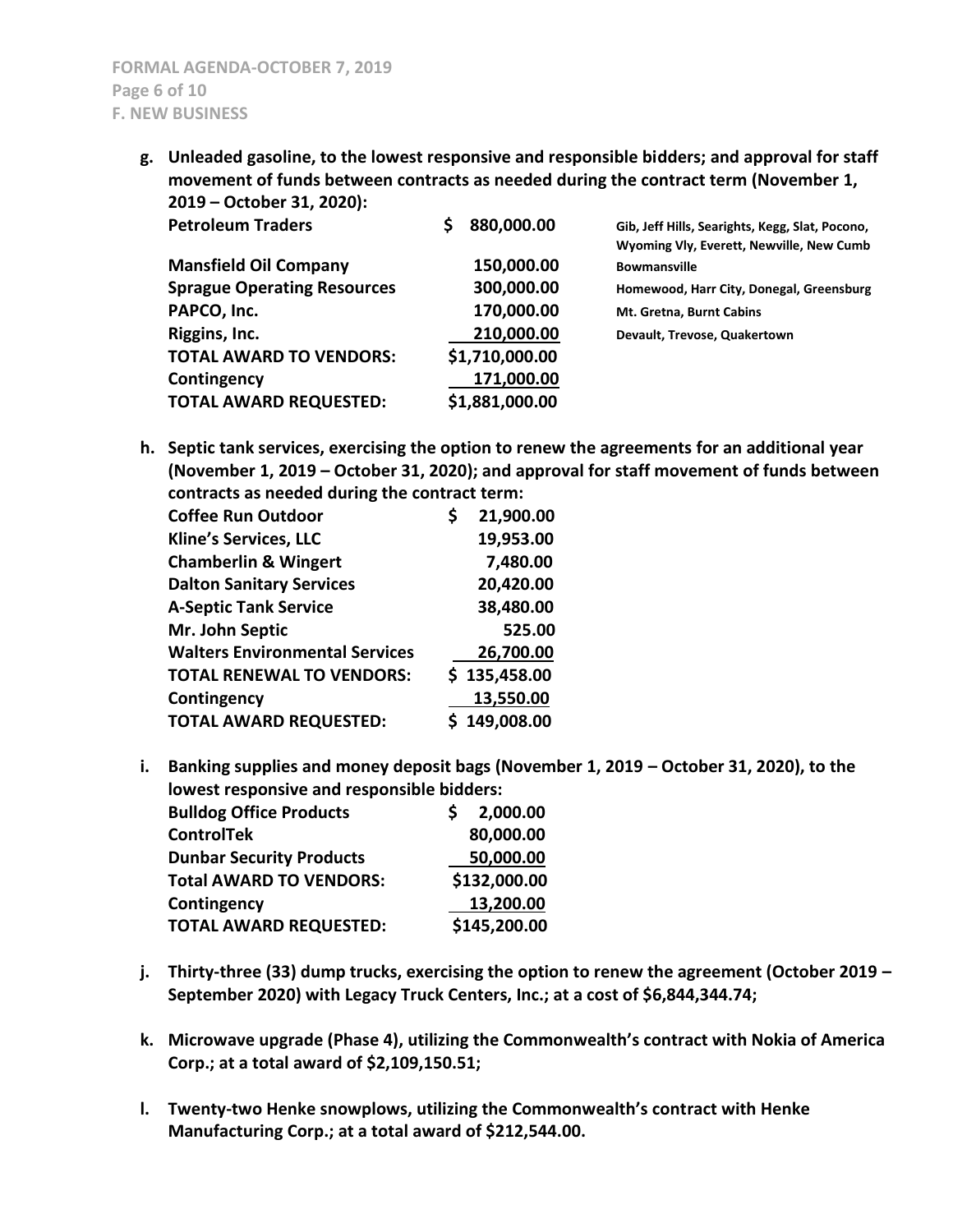- **6. Approve the Award of Contract #EN-00160-03-03 for median barrier replacement between MP 308.01 and MP 312.16, to the lowest responsive and responsible bidder, Eastern Highway Specialists, Inc.; at a not-to-exceed amount of \$2,499,141.65 and a contingency of \$100,000.00.**
- **7. Approve the negotiation and execution of the Supplemental Agreements for the items listed in memos "a" through "d":**
	- **a. Supplemental Agreement #1 for open-end engineering design services for the AET conversion project with Rummel, Klepper & Kahl, LLP, for an additional \$500,000.00 to complete the conversion design of the existing Mon/Fayette Expressway; for a revised not-to-exceed amount of \$2,000,000.00;**
	- **b. Supplemental Agreement #1 for design services for the Lafayette Street Interchange project at MP 331.60 with KCI Technologies, Inc., for an additional \$6,000,000.00 for the final design of the project; for a revised not-to-exceed amount of \$11,000,000.00;**
	- **c. Supplemental Agreement #1 for design services for Cashless Tolling Open Road Toll (ORT) Zones with Century Engineering, for an additional \$250,000.00 to compile additional signing designs; for a revised not-to-exceed amount of \$2,750,000.00;**
	- **d. Supplemental Agreement #1 for open-end design services for the AET conversion on the Southern Beltway, with Stantec Consulting Services, Inc. for an additional \$650,000.00 to complete the Cashless Tolling Open Road Toll (ORT) design for the Mon/Fayette Expressway, Rt. 51 to Duquesne; for a revised not-to-exceed amount of \$2,150,000.00.**
- **8. Approve the award of services and authorize the negotiation and execution of an agreement with the selected firm for T00120, CY 2020-2021 systemwide biennial bridge inspection:**
	- **TranSystems Corporation-AWARDED**
	- **AECOM Technical Services**
	- **Pickering, Corts & Summerson**
- **9. Approve the bond resolutions for the items listed in memos "a" through "i":**
	- **a. Authorizing the approval of the issuance of the Pennsylvania Turnpike Commission's senior indenture bonds or notes each in one or more series or sub-series, fixed rate, multi-modal or variable rate, taxable and/or tax-exempt, in an aggregate initial principal amount not to exceed \$500,000,000 (based on par amount), to finance the costs of (a) financing the costs of various capital expenditures for the Pennsylvania Turnpike system set forth in the Commission's current Ten Year Capital Plan, including any amendment thereto, or any prior capital plan including, but not limited to, the reconstruction of roadbed and roadway, the widening, replacing and redecking of certain bridges and/or the rehabilitation of certain**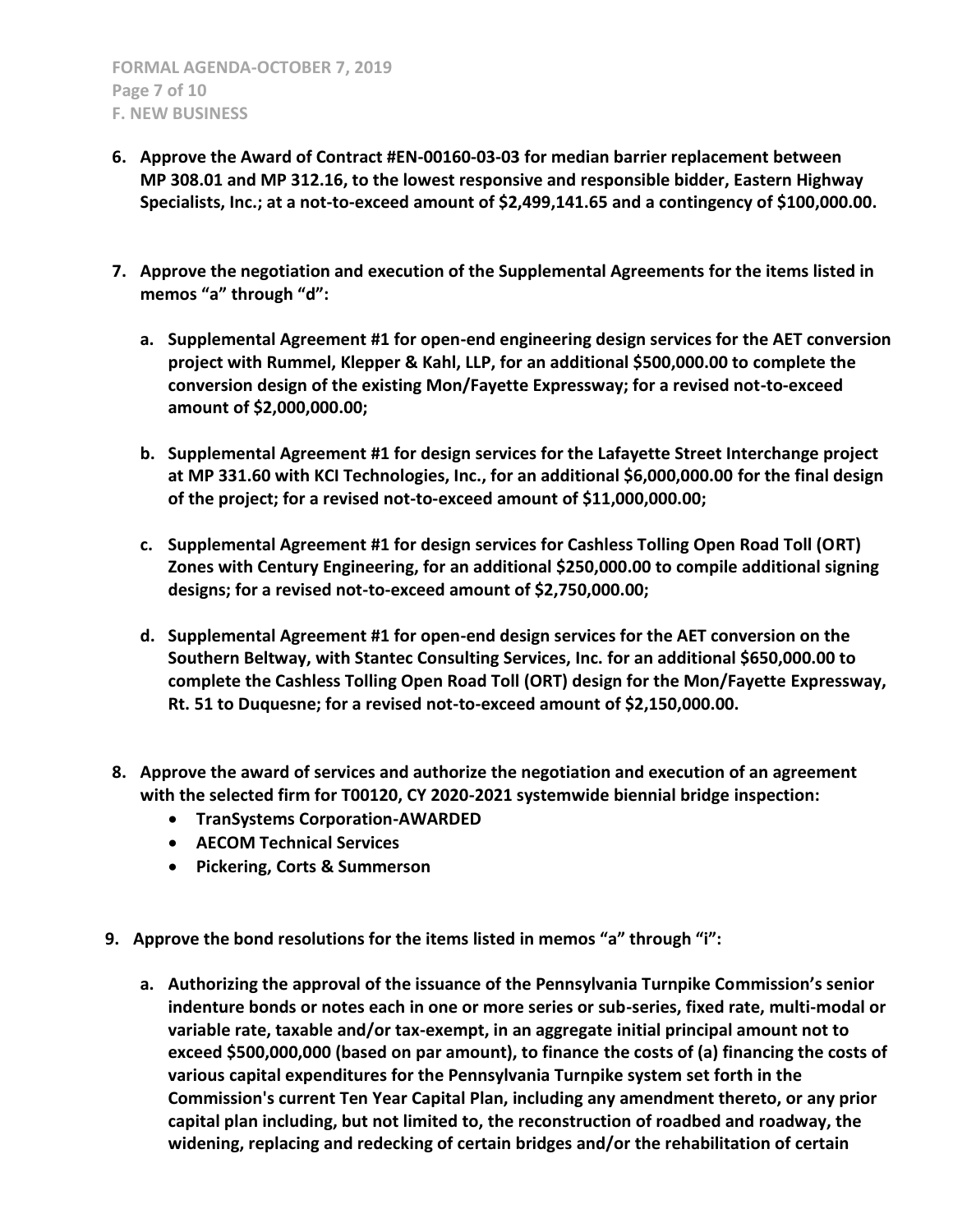**interchanges, (b) any debt service reserve or similar funds or credit facility costs related to such bonds, and (c) issuance of such bonds; authorizing the execution, delivery and distribution of the following: (1) one or more supplemental trust indentures, (2) one or more preliminary official statements or preliminary private placement memoranda, (3) one or more official statements or private placement memoranda, (4) one or more purchase contracts or private placement agreements, (5) one or more remarketing agreements, (6) one or more continuing disclosure agreements, (7) one or more interest rate swaps, (8) agreements for the provision of one or more credit facilities and/or reserve fund credit facilities and any related agreements, and (9) any other necessary or appropriate documents or certificates; authorizing the taking of further action; repealing inconsistent resolutions; providing for the appointment of one or more co-bond counsels, disclosure counsel and/or other professionals; and providing for the appointment of one or more underwriters and remarketing agents; providing for the appointment of financial advisor, swap advisor; making a declaration of official intent that the Commission be reimbursed from bond proceeds for certain expenditures paid prior to the issuance of such bonds; authorizing the taking of further action and declaring that this resolution shall be liberally construed;**

- **b. Providing for the appointment of swap counsel (Stradley Ronon Stevens & Young, LLP) relating to the issuance of the Pennsylvania Turnpike Commission's senior indenture bonds in an aggregate principal amount not to exceed \$500,000,000 (based on par amount) approved by resolution of the Pennsylvania Turnpike Commission dated October 7, 2019;**
- **c. Authorizing the approval of the issuance of the Pennsylvania Turnpike Commission's senior indenture bonds or notes, each in one or more series or sub-series, fixed rate, multi-modal or variable rate, taxable and/or tax-exempt, in an aggregate initial principal amount not to exceed \$500,000,000 (based on par amount), to finance the costs of (a) currently or advance refunding all or a portion of any bond anticipation notes, other short-term indebtedness, senior indenture bonds previously issued by the Pennsylvania Turnpike Commission, (b) any debt service reserve or similar funds or credit facility costs related to such bonds, and (c) issuance of such bonds; authorizing the execution, delivery and distribution of the following: (1) one or more supplemental trust indentures, (2) one or more preliminary official statements or preliminary private placement memoranda, (3) one or more official statements or private placement memoranda, (4) one or more purchase contracts or private placement agreements, (5) one or more remarketing agreements, (6) one or more continuing disclosure agreements, (7) one or more escrow deposit agreements, (8) one or more interest rate swaps or other derivatives, (9) agreements for the provision of one or more credit facilities and/or reserve fund credit facilities and any related agreements, and (11) any other necessary or appropriate documents or certificates; authorizing the taking of further action; repealing inconsistent resolutions; providing for the appointment of one or more co-bond counsels, disclosure counsel and/or other professionals (PFM and Mohanty Gargiulo); and providing for the appointment of one or more underwriters and remarketing agents; providing for the appointment of financial advisor, swap advisor, verification agent, if necessary, and escrow agents; authorizing the taking of further action and declaring that this resolution shall be liberally construed;**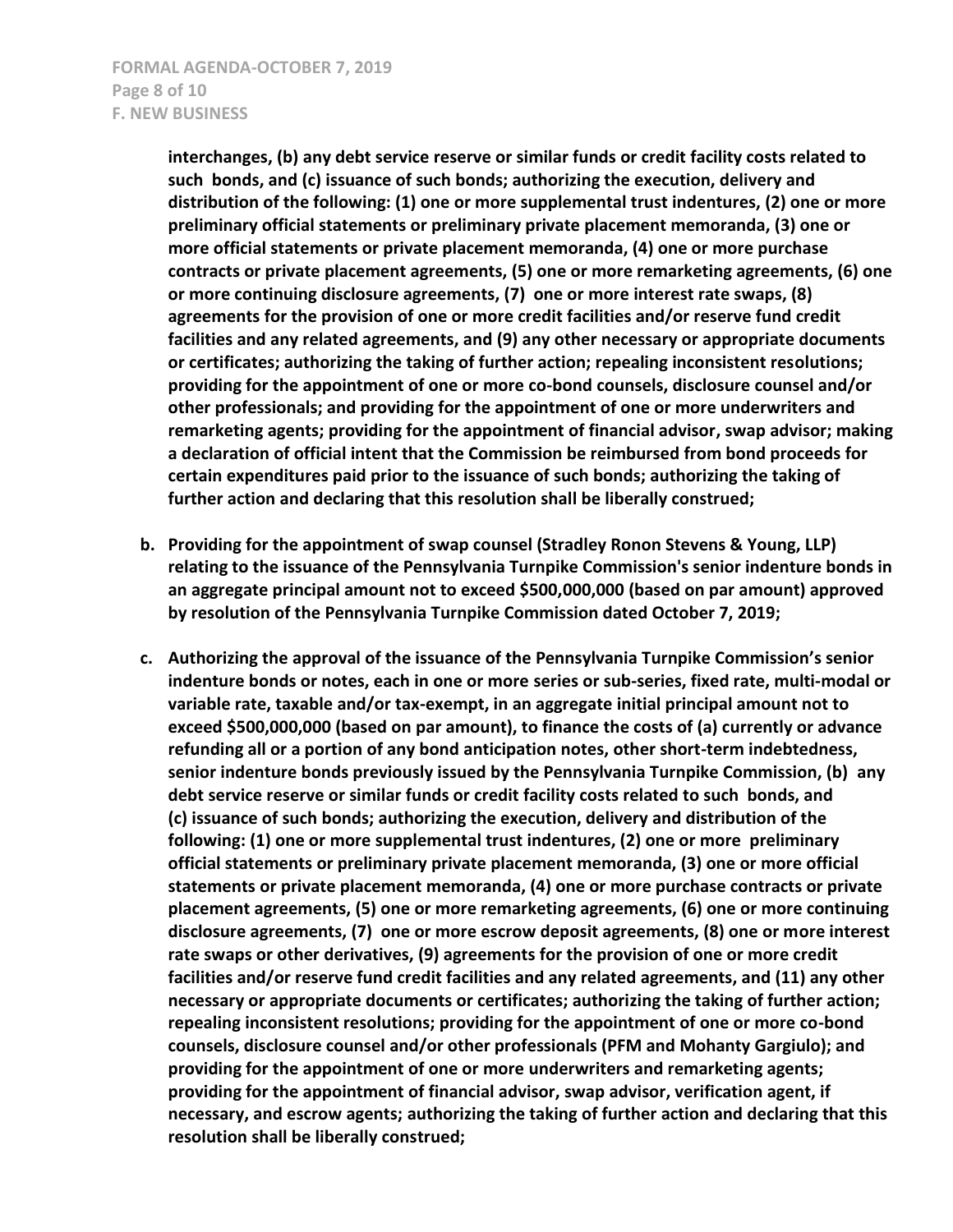- **d. Providing for the appointment of underwriters (Morgan Stanley & Co., LLC; Backstrom McCarly Berry and Co., LLC/Stifel, Nicolaus & Company, Inc.; Samuel A. Ramirez & Co., Inc.; Rice Securities, LLC; FTN Financial Capital Markets; and Blaylock Van, LLC) relating to the issuance of the Pennsylvania Turnpike Commission's Turnpike Revenue Refunding bonds in an aggregate principal amount not to exceed \$500,000,000 (based on par amount) approved by resolution of the Pennsylvania Turnpike Commission dated October 7, 2019;**
- **e. Providing for the appointment of co-bond counsel (Stradley Ronon Stevens & Young, LLP and Powell Law, P.C.) and disclosure counsel (McNees Wallace & Nurick, LLC) relating to the issuance of the Pennsylvania Turnpike Commission's Turnpike Revenue Refunding bonds in an aggregate principal amount not to exceed \$500,000,000 (based on par amount) approved by resolution of the Pennsylvania Turnpike Commission dated October 7, 2019;**
- **f. Authorizing the approval of the issuance of the Pennsylvania Turnpike Commission's subordinate indenture bonds or notes, including subordinate revenue bonds, bond anticipation notes and special revenue bonds, each in one or more series or sub-series, fixed rate, multi-modal or variable rate, taxable and/or tax-exempt, in an aggregate initial principal amount not to exceed \$800,000,000 (based on par amount), to finance the costs of (a) currently or advance refunding all or a portion of any bond anticipation notes, other shortterm indebtedness, subordinate indenture bonds, including special revenue bonds, previously issued by the Pennsylvania Turnpike Commission, (b) any debt service reserve or similar funds or credit facility costs related to such bonds, and (c) issuance of such bonds; authorizing the execution, delivery and distribution of the following: (1) one or more supplemental trust indentures, (2) one or more preliminary official statements or preliminary private placement memoranda, (3) one or more official statements or private placement memoranda, (4) one or more purchase contracts or private placement agreements, (5) one or more remarketing agreements, (6) one or more continuing disclosure agreements, (7) one or more escrow deposit agreements, (8) documents related to the pledge of motor license fund monies for special revenue refunding bonds, (9) one or more interest rate swaps or other derivatives, or extensions, modifications or amendments to or terminations of existing interest rate swaps, (10) agreements for the provision of one or more credit facilities and/or reserve fund credit facilities and any related agreements, and (11) any other necessary or appropriate documents or certificates; authorizing the taking of further action; repealing inconsistent resolutions; providing for the appointment of one or more co-bond counsels, disclosure counsel and/or other professionals; and providing for the appointment of one or more underwriters and remarketing agents; providing for the appointment of financial advisor, swap advisor, verification agent, if necessary, and escrow agents; authorizing the taking of further action and declaring that this resolution shall be liberally construed;**
- **g. Providing for the appointment of underwriters (Piper Jaffray & Co.; RBC Capital Markets LLC; Bank of America Merrill Lynch; Drexel Hamilton, LLC; Robert W. Baird & Co., Inc.; and Quoin Capital, LLC) relating to the issuance of the Pennsylvania Turnpike Commission's Turnpike Subordinate Revenue Refunding bonds and MLF Special Revenue Refunding bonds in an aggregate principal amount not to exceed \$800,000,000 (based on par amount) approved by resolution of the Pennsylvania Turnpike Commission dated October 7, 2019;**